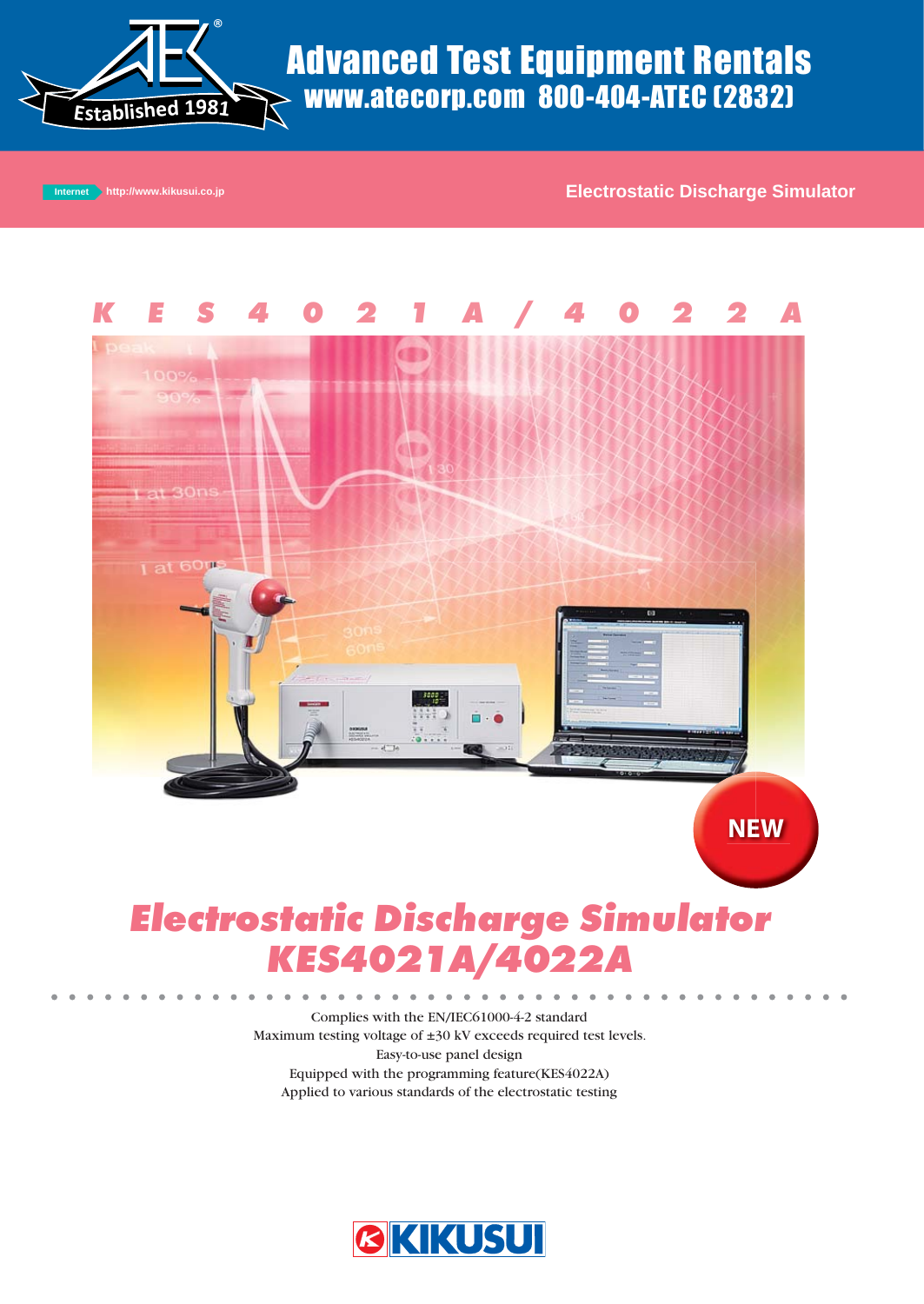# **Compliant with the IEC61000-4-2 Ed2.0:2008 Standard**

**NEW**

**KES4021A/4022A** Electrostatic Discharge Simulator

An electrostatic discharge is a common phenomenon. The electric shock by the electrostatic discharge occurs such as when touching the door knob, walking on the carpet in dry condition, or getting on and off from the automobile. When the ark current or the electromagnetic wave were generated by those electrostatic discharge flows into the electric circuit, it may cause a significant adverse effect such as malfunction of the electronic device or destruction of the electric circuit. These issues are deeply concerned under the present circumstances deeply concerned under the present circumstances<br>because of the semiconductors have been widely adopted and used in the most electric devices or electronics equipments. Therefore, the related standard of the electrostatic discharge immunity test has become established. We offer the product which complies to the standard of the immunity test that t can simulate the direct or indirect discharge to the electrical device and the electronic equipment from the charged human body. e<br>f-<br>pr



# **[Features]**

- ▶ **Electrostatic discharge simulator compliant with EN/IEC 61000-4-2**
- **Maximum test voltage of ±30 kV is more than suffi cient for required testing levels**
- <sup>X</sup> **Applied to the ISO 10605 Ed2.0:2008 standard**\* \*The ISO10605 Ed2.0 stipulates the combination of the capacitor with an accumulated energy (150pF/330pF) and the discharge resistor (330Ω/2kΩ). The unit applied to the edition of IEC61000-4-2 Ed2.0:2008/ISO10605 Ed2.0:2008 includes the optional CR unit (CR32-KES, CR33-KES, CR34-KES) and the discharge tip (AT32-KES, CT32-KES, ST31-KES, ST32-KES) besides the standard accessory of the CR unit (CR31-KES) and the discharge tip (AT31-KES, CT31-KES). \* If the optional standard ISO10605 Ed2.0:2008 is purchased at later date, the extra

cost will be charged for the calibration combined with main unit.

### **Exclusive features of the KES4022A**

Test condition settings, the programming feature  **by the main unit or using the application software** X **Selective 4 test modes depending on the application**



## ● **Manual operation (single operation)**

When the test is performed, the test conditions remain the same unless you change the conditions.You can also select the IEC61000-4-2 test level.

#### ● **IEC test level operation**

Auto operation that you set for the IEC test levels and polarities.

Testing is performed in order from the lowest IEC61000-4-2 test level to the selected test level.

#### ● **Step operation**

Auto operation that you set for the step voltage and polarities.

Testing is performed in sequence according to the set starting, ending, and step voltage.

#### ● **Sequence operation** Auto operation that you set for arbitrary test conditions.

Testing is performed in sequence from step when the number of test conditions were set.

## Model KES4022A. The gun stand is option. PC is not included

# **[Specifications of the main unit]**

| Item                                             | <b>KES4022A</b>                                                          | <b>KES4021A</b>     |  |
|--------------------------------------------------|--------------------------------------------------------------------------|---------------------|--|
| Discharge method                                 | Contact discharge and Air discharge                                      |                     |  |
| Set voltage                                      | 0.00kV to 30.5kV(Guaranteed specifications: 0.50kV to 30.0kV)            |                     |  |
| Polarity                                         | Positive and Negative                                                    |                     |  |
|                                                  | PoS: for the positive polarity only                                      |                     |  |
|                                                  | nEG:for the negative polarity only                                       |                     |  |
|                                                  | P-n: Start with a positive voltage and switch the polarity for each step |                     |  |
| Polarity setting                                 | n-P: Start with a negative voltage and switch the polarity for each step |                     |  |
|                                                  | PA-nA: Test all positive steps then all negative steps                   |                     |  |
|                                                  | nA-PA: Test all negative steps then all positive steps                   |                     |  |
| Charge resistor                                  | $50M\Omega$ (combined with the discharge gun)                            |                     |  |
| Discharge interval                               | 0.05 / 0.1s to 99.9s                                                     |                     |  |
| Discharge cycle                                  | 1 to 99999/Continuous                                                    | 1 to 999/Continuous |  |
| <b>Trigger</b>                                   | Main panel trigger and Discharge gun trigger                             |                     |  |
|                                                  | Manual operation                                                         |                     |  |
| Type of test                                     | IEC test level operation: level 1,2,3,4*                                 |                     |  |
|                                                  | step operation: in step voltage 0.01 to 30.0kV                           |                     |  |
|                                                  | sequence operation*                                                      |                     |  |
| 1 point to 10 points<br>Discharge points         |                                                                          |                     |  |
| Memory operation                                 | Stores 20 sets of testing conditions                                     |                     |  |
| for each operation (a total of 80 sets)          |                                                                          |                     |  |
| Wait feature                                     | ON or OFF                                                                |                     |  |
| Discharge Current Waveform                       | IEC61000-4-2 Ed2.0: 2008, ISO10605 Ed2.0: 2008                           |                     |  |
| Interface                                        | RS232C interface, External connection I/F (Option)                       | RS232C(Option)      |  |
| <b>Application Software</b>                      | CD-ROM                                                                   |                     |  |
| Power supply                                     | AC100V to 240V 50/60Hz                                                   |                     |  |
| <b>Dimensions</b>                                | 430W×132H×370Dmm                                                         |                     |  |
| Weight                                           | approx. 8.0kg(17.6 lb)                                                   |                     |  |
| *The KES4021A applies only for the setting level |                                                                          |                     |  |

\*Up to 20 steps of configuration with different test conditions in a single sequence test.

# **[Specifications of the discharge gun]**

| <b>Item</b>              | Common specifications for KES4021A / KES4022A                |
|--------------------------|--------------------------------------------------------------|
| Output voltage           | 0.00kV to 30.5kV                                             |
| Energy storage capacitor | 150pF±10%(replaceable)*                                      |
| Discharge resistor       | $330\Omega \pm 10\%$ (replaceable)*                          |
| Charge resistor          | $50M2(with the main unit connected)$                         |
| <b>Dimensions</b>        | 218W(excluding the discharge chip)x232.5Hx63Dmm              |
| Weight                   | Approx.1.5Kg(including the 2.5 m high voltage cable)         |
| Discharge chip           | Air discharge tip(AT31-KES), Contact discharge tip(CT31-KES) |

\*The IEC61000-4-2 stipulates the combination of the energy storage capacitor (150pF) and the discharge resistor (330Ω). The CR unit (CR31-KES), included as a standard accessory, is the type of fixed component value. For other combinations, the optional combination with different component values are available.

#### **[Accessories]**

• Power cord:1 pc., • CR unit[CR31-KES], • Air discharge tip[AT31-KES]:1 pc, • Contact discharge tip[CT31-KES]:1 pc, • CD-ROM:1 pc.(KES4022A), • Operation Manual:1 copy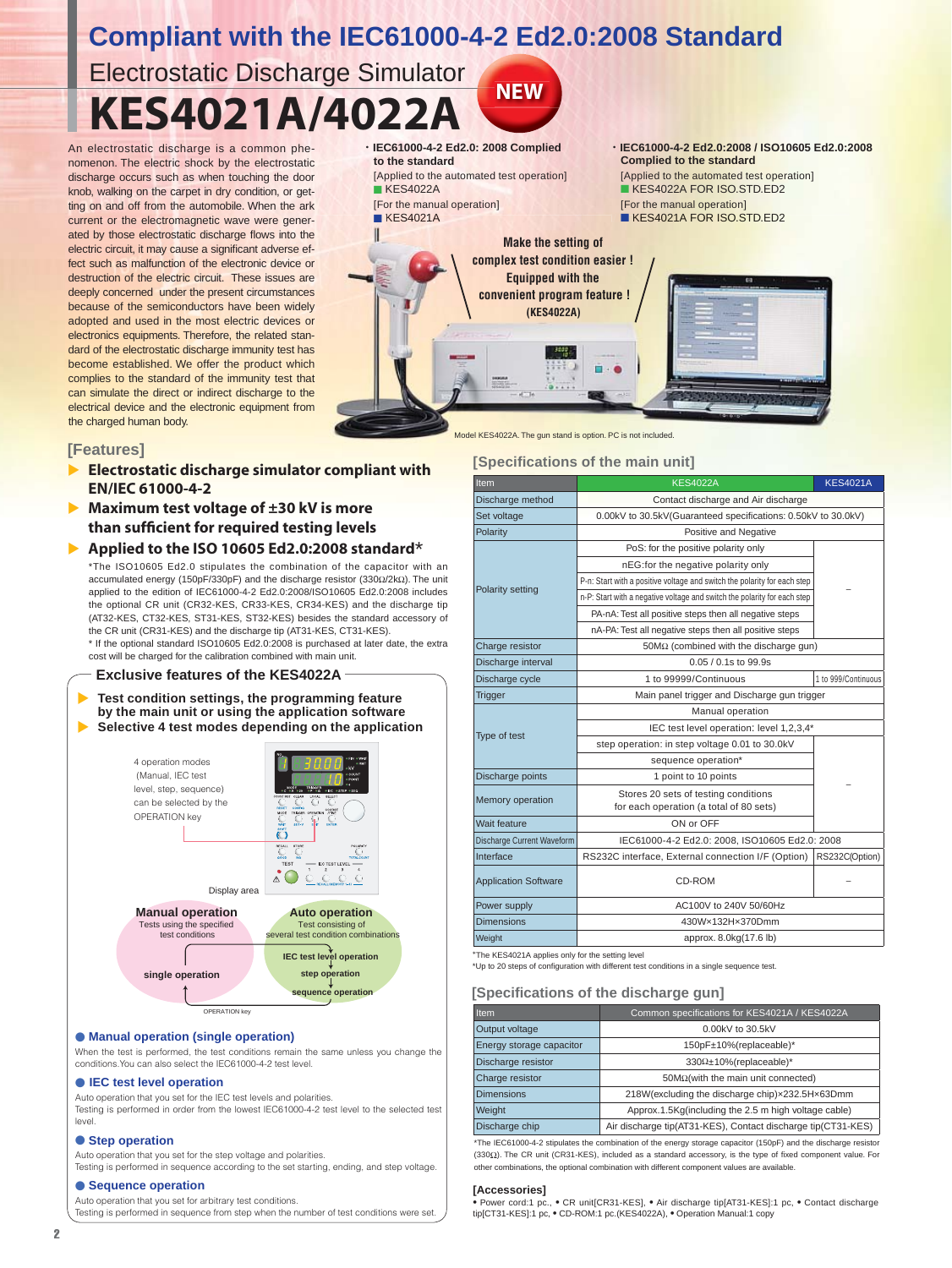# **[Application Software]**

| 234 (314) 2310-<br><b>DOCT</b>      |                      | 51198                   | EL Nat                          | $B$ . TI<br>٠                      |       |                              |
|-------------------------------------|----------------------|-------------------------|---------------------------------|------------------------------------|-------|------------------------------|
| п                                   |                      |                         | <b>IEC Test Level Operation</b> | ×                                  |       |                              |
|                                     |                      |                         |                                 |                                    |       |                              |
| TestLevel                           | Layed 2              | Ξ                       |                                 | Discharge Point<br>IT IS TO FAMILY |       | Ŧ                            |
| Polanty                             | T-14 Mary select     | ×                       |                                 |                                    |       |                              |
| Distribute Interval                 |                      | 10m 世                   | <b>Numble of Discharges</b>     |                                    |       | $\overline{10}$              |
| 2010 82100 9100                     |                      |                         |                                 | 27 To 100,000 Thrust II            |       |                              |
| Discharge Monte   Deriver Discharge |                      | Ð                       |                                 | <b><i><u>Wind</u></i></b>          | 17597 | $\left( \frac{1}{2} \right)$ |
| Discharge Count: Terrearts          |                      | $\left  \cdot \right $  |                                 | Traper Film Puller                 |       | 의                            |
|                                     |                      | <b>Memory Operation</b> |                                 |                                    |       |                              |
|                                     | <b>Ritt Thomas 1</b> | ٠                       |                                 | <b>Lises</b>                       |       | <b>SHAR</b>                  |
| <b>Connect</b>                      |                      |                         |                                 |                                    |       |                              |
|                                     |                      |                         |                                 |                                    |       |                              |
|                                     |                      | <b>File Operation</b>   |                                 |                                    |       |                              |
| LOAD                                |                      |                         |                                 |                                    |       | <b>SHAR</b>                  |
|                                     |                      | <b>Data Traveller</b>   |                                 |                                    |       |                              |
| <b>GENR</b>                         |                      |                         |                                 |                                    |       | <b>ASCOMO</b>                |

#### **The complex setting of test condition can be easily made by entering the specified parameters.**

(Remarks) The execution or aborting the test can not be controlled remotely from the PC. This software can not be used for the KES4021A.

The KES4022A includes a dedicated application software as a standard accessory. The test conditions can be set either from the front panel or through by the PC. Moreover, the specified condition of the parameter can be easily entered in the excel format as it activates as macro program.

[System requirement]

- Interface : RS232C
- OS : Windows XP Professional (SP2 or later, 32 bit version)
- Application software : Microsoft Excel 2003 VBA

# **[Optional components]**

## ● **Option parts for IEC61000-4-2 standard test**

CR unit and discharge tip are available for the IEC61000-4-2 standard test.

| Product name                                          | Model name |
|-------------------------------------------------------|------------|
| CR unit (150 pF/330 $\Omega$ ) for IEC61000-4-2       | CR31-KES   |
| Air discharge tip(Resistance value $330\Omega$ )      | AT31-KES   |
| Contact discharge tip (Resistance value $330\Omega$ ) | CT31-KES   |

# ● **Option parts for ISO 10605 standard test**

CR unit and discharge tip are available for the ISO 10605 standard test.

| CR unit(330pF/330)for ISO10605 Ed.2.0<br>CR32-KES<br>CR unit(150pF/2k)for ISO10605 Ed.2.0<br>CR33-KES<br>CR unit(330pF/2k)for ISO10605 Ed.2.0<br>CR34-KES<br>Air discharge tip(Resistance value $2k\Omega$ )<br>AT32-KES | Product name | Model name |
|--------------------------------------------------------------------------------------------------------------------------------------------------------------------------------------------------------------------------|--------------|------------|
|                                                                                                                                                                                                                          |              |            |
|                                                                                                                                                                                                                          |              |            |
|                                                                                                                                                                                                                          |              |            |
|                                                                                                                                                                                                                          |              |            |
| Contact discharge tip(Resistance value $2k\Omega$ )<br>CT32-KES                                                                                                                                                          |              |            |
| Sphere discharge tip(Resistance value $330\Omega$ )<br>ST31-KES                                                                                                                                                          |              |            |
| Sphere discharge tip(Resistance value $2k\Omega$ )<br>ST32-KES                                                                                                                                                           |              |            |

# ● **C Unit/Discharge Resistor\***

IEC61000-4-2 specifies the combination of the energy storage capacitor and the discharge resistor. Changing the combinations of the C unit and the discharge resistor can simulate various conditions.

\*Some combinations of the energy storage capacitor and the discharge resisitor may shorten the life of the discharge-generating high-voltage switch of the discharge gun.

# **[C Unit ]**

This unit is inserted into a discharge gun. It consists of the energy storing capacitor. The discharge resistor(sold separately) must be connected for the operation.

| Capacity | Model name |
|----------|------------|
| 150pF    | EC21-KES   |
| 100pF    | EC22-KES   |
| 200pF    | EC23-KES   |
| 250pF    | EC24-KES   |
| 300pF    | EC25-KES   |
| 330pF    | EC26-KES   |
| 400pF    | EC27-KES   |
| 500pF    | EC28-KES   |

### **[Discharge Resistor]**

Equipped inside the option C Unit to limit discharge current.

| Resistance value | Model name |
|------------------|------------|
| $330\Omega$      | DR21-KES   |
| $100\Omega$      | DR22-KES   |
| $150\Omega$      | DR23-KES   |
| $200\Omega$      | DR24-KES   |
| $300\Omega$      | DR25-KES   |
| $400\Omega$      | DR26-KES   |
| $500\Omega$      | DR27-KES   |
| $1k\Omega$       | DR28-KES   |
| $1.5k\Omega$     | DR29-KES   |
| $2k\Omega$       | DR30-KES   |
| $5k\Omega$       | DR31-KES   |
| $10k\Omega$      | DR32-KES   |
| $10\Omega$       | DR33-KES   |

#### ● **Discharge Gun Stand**

The stand used to hold the discharge gun. It is convenient for discharging electricity at the same point (vertical joint plate in particular).

| Product name        | Model name |
|---------------------|------------|
| Discharge gun stand | GS21-KES   |

#### ● **Testing Environment Fixtures**

EC61000-4-2 specifies the testing environment based on equipment type. Required equipments for performing the electrostatic discharge immunity test applied to the EUT

## **[ For Desktop Equipments ]**

Fixtures for the test desktop equipment such as a PC.

| Product name                         | Model name            |
|--------------------------------------|-----------------------|
| Test table                           | TT21-KES              |
| Ground reference plane*              | GP21-KES              |
| Horizontal coupling plane            | ZC <sub>21</sub> -KES |
| Insulation sheet                     | IS21-KES              |
| Vertical coupling plane (table-top)* | VC <sub>21</sub> -KES |
| <b>Resistor cable</b>                | CL21-KES              |

\*Optional resistance cable (model : CL21-KES) is required

#### **[ For Floor-Standing Equipments ]**

Fixtures for the test floor-standing equipment such as a rack mounted equipment.

| Product name                              | Model name            |
|-------------------------------------------|-----------------------|
| Ground reference plane                    | GP21-KES              |
| Vertical coupling plane (floor-standing)* | VC <sub>22</sub> -KES |
| Insulating support                        | IP21-KES              |

\*Optional resistance cable (model : CL21-KES) is required

### ● **Waveform Measuring Instrument**

The instrument used to measure the discharge current waveform defined in IEC61000-4-2.

| Product name                               | Model name                  |
|--------------------------------------------|-----------------------------|
| Current target (For Ed2.0)                 | Made-to-order<br>production |
| Target adapter line (For Ed2.0)            |                             |
| 20dB Attenuator                            |                             |
| Coaxial cable for high frequency (SMA-SMA) |                             |
| <b>Conversion Connector (SMA-BNC)</b>      |                             |